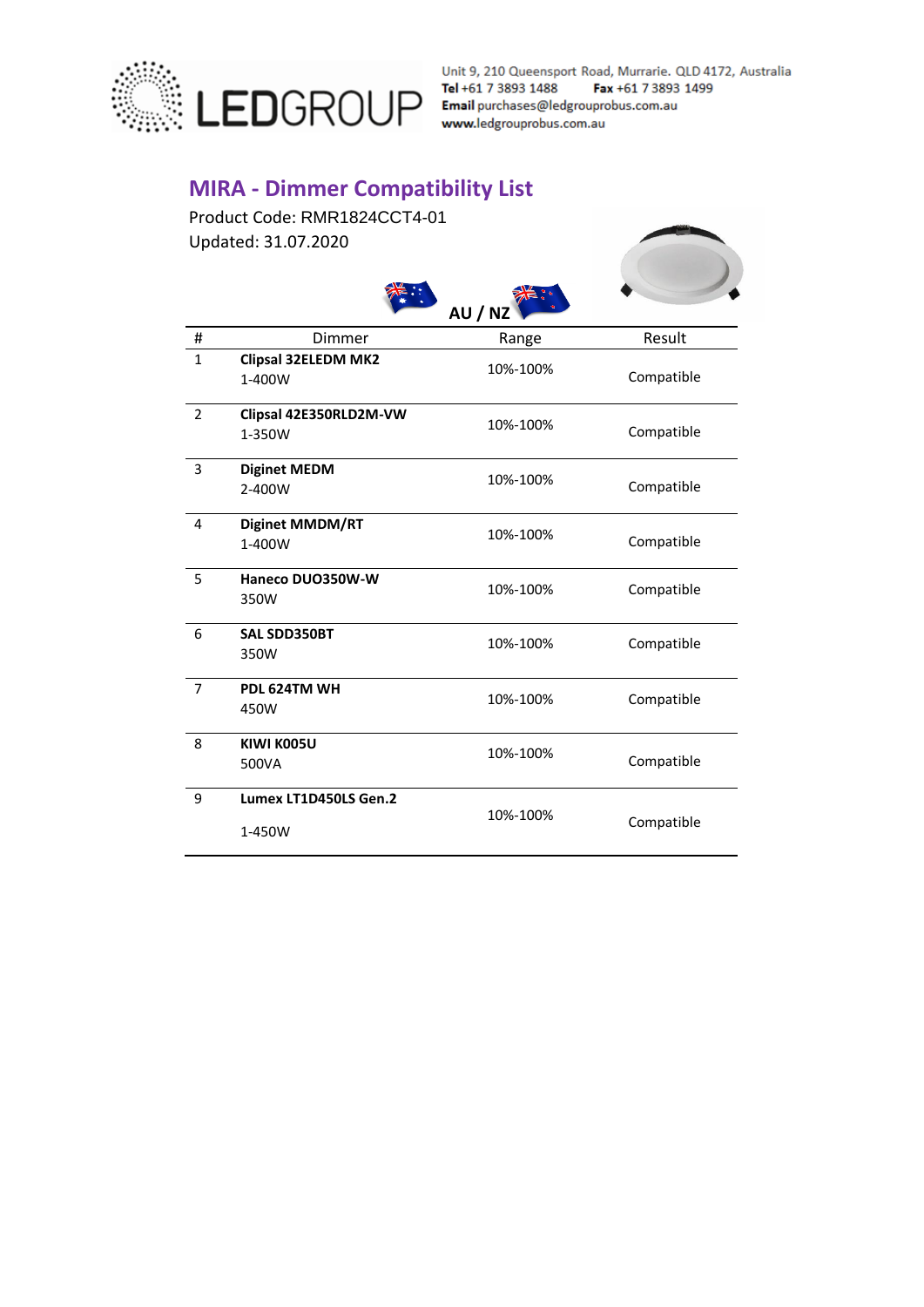

Unit 9, 210 Queensport Road, Murrarie. QLD 4172, Australia<br>  $\text{Lenf}$   $\text{lenif}$  +61 7 3893 1488 Fax +61 7 3893 1499<br>  $\text{Email}$  purchases@ledgrouprobus.com.au<br>
www.ledgrouprobus.com.au

## Notes:

- 1. See detailed Dimmer Compatibility Matrices on next page with details of:
	- a. No. of lamps tested
	- b. Dimming range

 $\triangledown$  = Recommended  $\triangledown$  = Not recommended - = Out of range

2. Compatibility is based on fittings and dimmers being operated within manufacturer specifications (e.g. minimum and maximum **LED load** requirements of dimmer are met).

Please ensure to check the relevant dimmer instruction manual.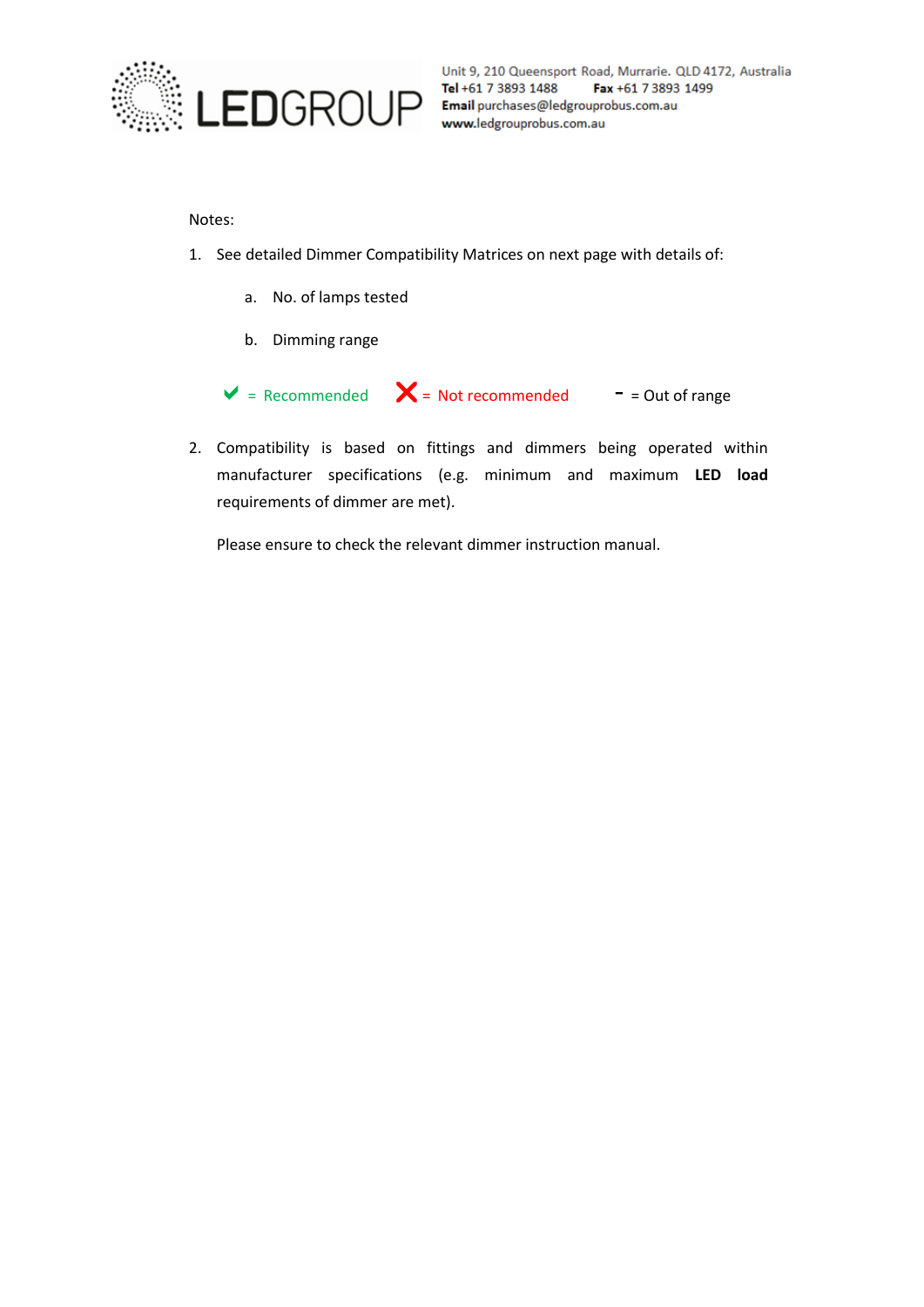

Unit 9, 210 Queensport Road, Murrarie. QLD 4172, Australia<br>
Tel +61 7 3893 1488 Fax +61 7 3893 1499<br>
EDGROUP Email purchases@ledgrouprobus.com.au<br>
www.ledgrouprobus.com.au

## **RMR1824CCT4-01 – Dimmer Compatibility List**

| # Lamps Tested                            |              |                |                |                       |   |   |                |  |
|-------------------------------------------|--------------|----------------|----------------|-----------------------|---|---|----------------|--|
| <b>Dimmer</b>                             | $\mathbf{1}$ | $\overline{2}$ | $\overline{3}$ | $\overline{4}$        | 5 | 6 | $\overline{7}$ |  |
| <b>Clipsal 32ELEDM</b><br>MK <sub>2</sub> |              |                |                | $\blacktriangleright$ | M |   |                |  |
| Clipsal<br>42E350RLD2M-<br>VW             |              |                |                | $\blacktriangleright$ | M |   |                |  |
| <b>Diginet MEDM</b>                       |              |                |                |                       |   |   |                |  |
| <b>Diginet</b><br>MMDM/RT                 |              |                |                |                       |   |   |                |  |
| Haneco<br><b>DUO350W-W</b>                |              |                |                | $\blacktriangleright$ |   |   |                |  |
| SAL SDD350BT                              |              |                |                | $\blacktriangleright$ |   |   |                |  |
| PDL 624TM WH                              |              |                |                | $\blacktriangleright$ |   |   |                |  |
| KIWI K005U                                |              |                |                |                       |   |   |                |  |
| Lumex<br><b>LT1D450LS</b><br>Gen.2        |              |                |                |                       |   |   |                |  |